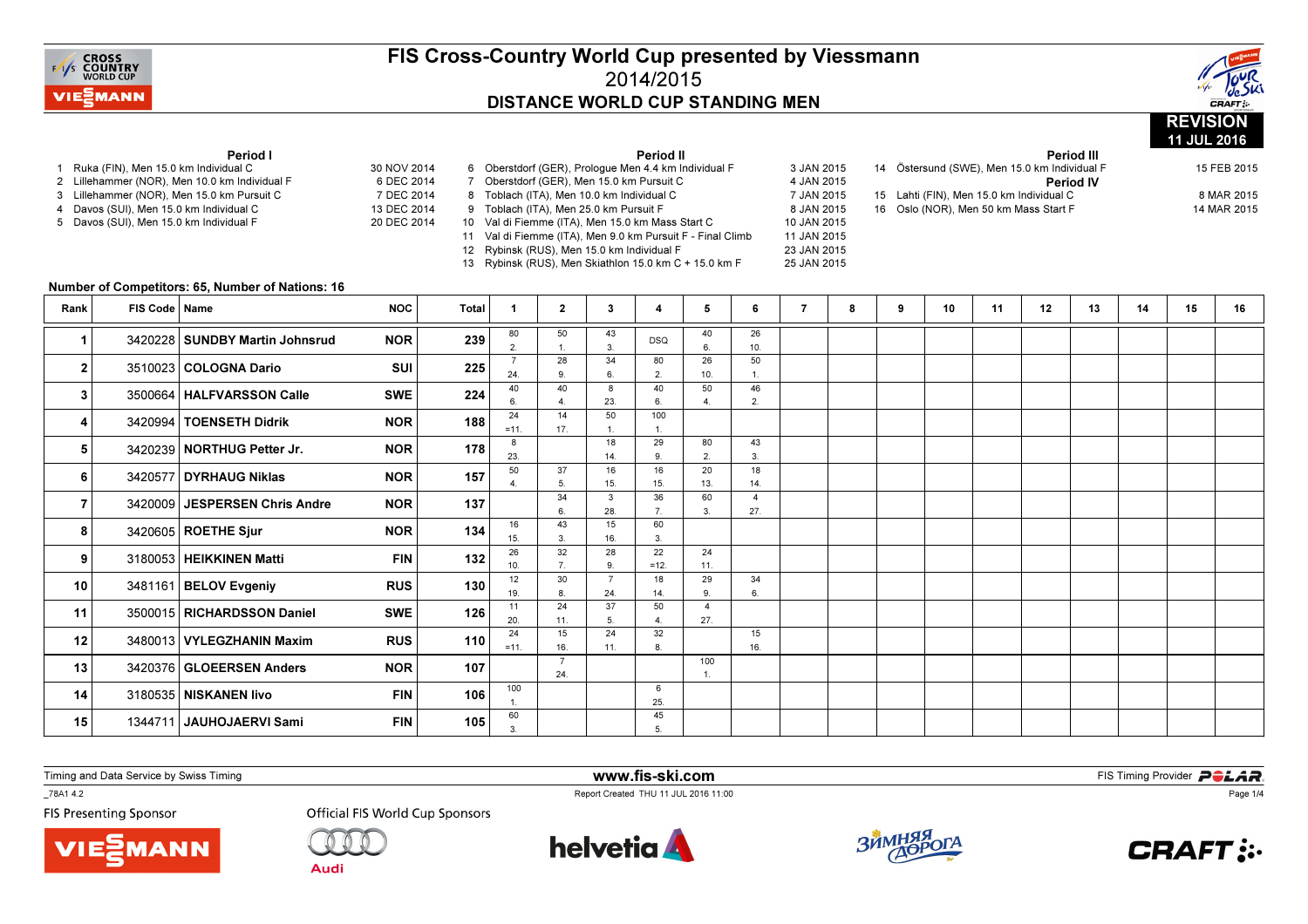



**REVISION**  11 JUL 2016Rank FIS Code Namee NOC | Total | 1 | 2 | 3 | 4 | 5 | 6 | 7 | 8 | 9 | 10 | 11 | 12 | 13 | 14 | 15 | 16 36 7.32 7. 1015 16.2013. **16** 3100110 **HARVEY Alex CAN CAN** 103  $\begin{bmatrix} 7 \\ 7 \end{bmatrix}$  16. 46 2. 21.3617 3420961 KROGH Finn Haagen NOR 92 2 21. 17 3420961 14 17.3 28. $\frac{1}{12}$ 46 2. 129 22.22 8 23. 451219. 18 3670007 POLTORANIN Alexey KAZ 92  $\frac{17}{17}$  28  $\frac{2}{22}$  22  $\frac{23}{23}$  19 =19. 19. $=12.$  $5.$ 19 1345875 GAILLARD Jean Marc FRA 91  $\begin{array}{|c|c|c|c|c|c|}\n\hline\n\text{5.} & & & \text{5.} \\
\hline\n\end{array}$ 19 1345875 32 8. 1340 4.10 $21.$ 20 3420199 OESTENSEN Simen Haakon NOR 82  $\frac{21}{8}$   $\frac{21}{8}$  18.1 30. $\frac{1}{22}$ 26 10.13 18.22 $12.$ 12.<sup>21</sup> <sup>3150069</sup> JAKS Martin CZE <sup>75</sup> 29 9. 4 12.14 $=17.$ **22** 3420909 **GOLBERG Paal NOR 65**  $\begin{bmatrix} 2 \\ 9 \end{bmatrix}$   $\begin{bmatrix} 2 \\ 12 \end{bmatrix}$   $\begin{bmatrix} 1 \\ -17 \end{bmatrix}$  27.3 28.18 14.37 5. **23** 3500139 HELLNER Marcus SWE 62  $\frac{1}{27}$  1  $\frac{1}{28}$   $\frac{1}{28}$   $\frac{1}{28}$   $\frac{1}{28}$   $\frac{1}{28}$   $\frac{1}{28}$   $\frac{1}{28}$   $\frac{1}{28}$   $\frac{1}{28}$   $\frac{1}{28}$   $\frac{1}{28}$   $\frac{1}{28}$   $\frac{1}{28}$   $\frac{1}{28}$   $\frac{1}{28}$   $\frac{1}{28$ 32 8.289. 9.<sup>24</sup> <sup>3190111</sup> MANIFICAT Maurice FRA <sup>60</sup> 45 5.1120. 25 3480695 BESSMERTNYKH Alexander RUS 56  $\frac{1}{5}$  56  $\frac{1}{5}$ 20 13.6 25. 2622 12.724 26 3290379 DE FABIANI Francesco ITA 55  $\frac{2}{13}$   $\frac{1}{25}$   $\frac{1}{25}$   $\frac{1}{12}$   $\frac{1}{24}$  10.7 24.9 22.724. **27** 1362656 LIVERS Toni SUI 49  $\begin{bmatrix} 24 & 22 & 24 \ 22 & 24 & 22 \end{bmatrix}$ 10 21.11 20. 424 $11.$ 28 3180054 NOUSIAINEN Ville FIN 45  $\frac{1}{21}$   $\frac{1}{20}$   $\frac{1}{11}$  27.40 $\overline{4}$ . 29 3480314 CHERNOUSOV Ilia RUS 44 |  $\frac{1}{27}$  |  $\frac{1}{4}$ 29 3480314 CHERNOUSOV IIia RUS RUS 44 14 17.30 $8.$  $\begin{array}{|c|c|c|c|c|}\n \hline\n 30 & 3510342 & \text{BAUMANN Jonas} \\
 \hline\n 6 & 17 & 8\n \end{array}$ 5 26.1 30.13 18.22 $12.$ **31** 1217350 **BAUER Lukas CZE** 41  $\begin{bmatrix} 26 & 30 & 18 \\ 26 & 30 & 18 \end{bmatrix}$ 15 16.24 $11.$  $11.32$  3190029 DUVILLARD Robin FRA 39 | | | |  $^{16}$   $11.32$ 15 16.2 29.8 23.1219. **33** 3500141 **NELSON Lars** SWE 37 **16.**  $\begin{bmatrix} 1 & 29 \ 33 & 29 \end{bmatrix}$   $\begin{bmatrix} 3500141 & 29 \ 19301 & 29 \end{bmatrix}$ 20 13.5 26.1120. 34 3420672 SVEEN Simen Andreas NOR 36 1  $\frac{20}{13}$  1  $\frac{20}{13}$ 5 26.14 17.1615. **35** 3420036 ROENNING Eldar **NOR** 35 36 36 37 32 $\overline{7}$ . 36 3481132 LARKOV Andrey RUS  $32$  | | | |  $\frac{7}{7}$ 

Timing and Data Service by Swiss Timing

\_78A1 4.2

**FIS Presenting Sponsor** 

**VIE***MANN* 

**Official FIS World Cup Sponsors** 

Audi



www.fis-ski.com

Report Created THU 11 JUL 2016 11:00



**m**<br>FIS Timing Provider<br>Is 11:00



Page 2/4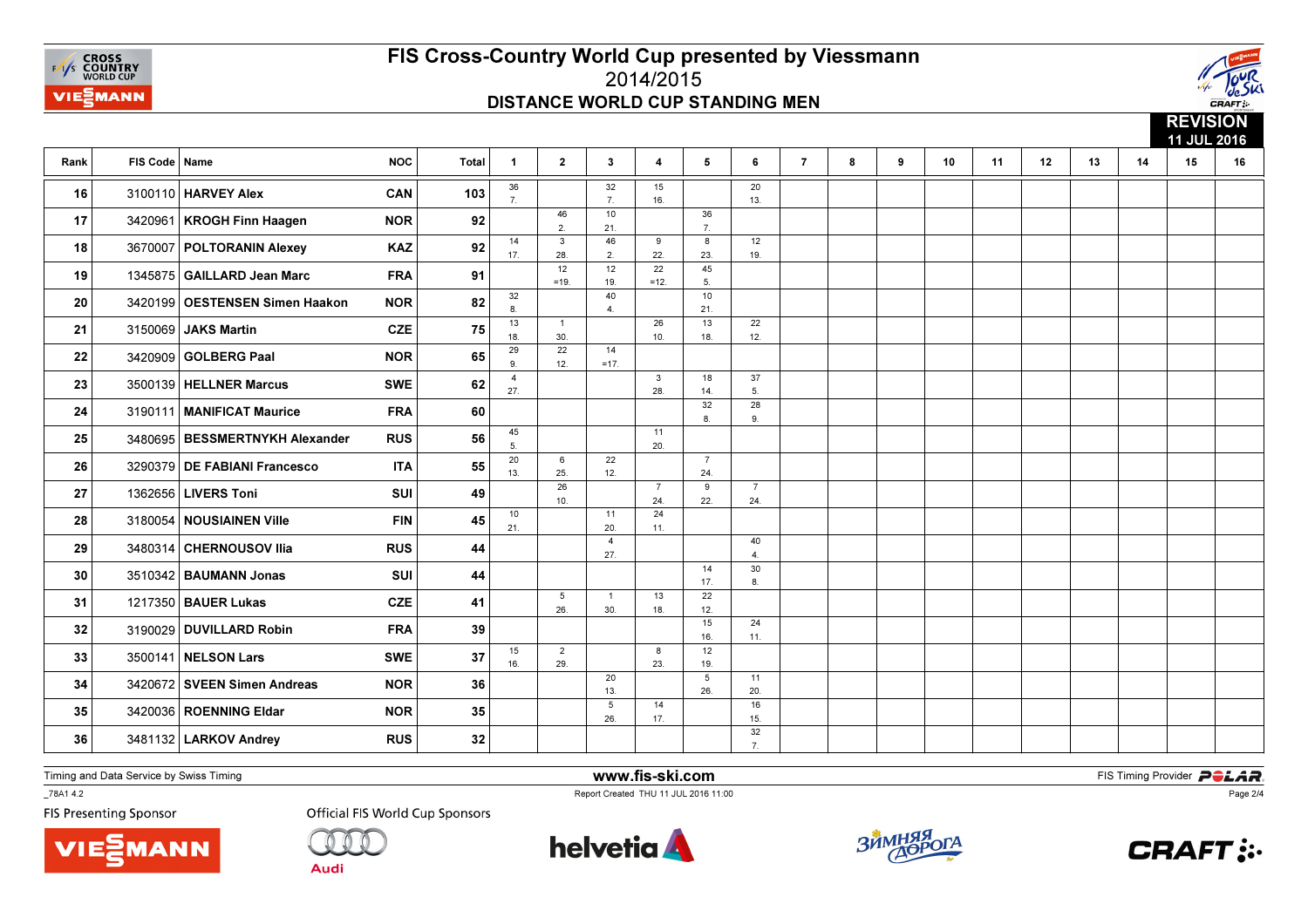



|      |                 |                                  |            |                  |                       |                |                       |                        |                       |                     |                |   |   |    |    |    |    |    | <b>REVISIUN</b><br>11 JUL 2016 |    |  |
|------|-----------------|----------------------------------|------------|------------------|-----------------------|----------------|-----------------------|------------------------|-----------------------|---------------------|----------------|---|---|----|----|----|----|----|--------------------------------|----|--|
| Rank | FIS Code   Name |                                  | <b>NOC</b> | <b>Total</b>     | $\mathbf{1}$          | $\overline{2}$ | $3\phantom{.0}$       | $\overline{4}$         | 5                     | 6                   | $\overline{7}$ | 8 | 9 | 10 | 11 | 12 | 13 | 14 | 15                             | 16 |  |
| 37   | 3180301         | <b>LEHTONEN Lari</b>             | <b>FIN</b> | 30               |                       |                | 30<br>8.              |                        |                       |                     |                |   |   |    |    |    |    |    |                                |    |  |
| 38   |                 | 3500153 JOHANSSON Martin         | <b>SWE</b> | 29               | 5<br>26.              | 18<br>14.      |                       |                        | 6<br>25.              |                     |                |   |   |    |    |    |    |    |                                |    |  |
| 39   |                 | 3050159 TRITSCHER Bernhard       | <b>AUT</b> | 28               |                       | 12<br>$=19.$   |                       |                        | 16<br>15.             |                     |                |   |   |    |    |    |    |    |                                |    |  |
| 40   |                 | 3480317 TURYSHEV Sergey          | <b>RUS</b> | 28               | 6<br>25.              | $10$<br>21.    |                       |                        | $\overline{2}$<br>29. | 10<br>21.           |                |   |   |    |    |    |    |    |                                |    |  |
| 41   |                 | 3100190 BABIKOV Ivan             | <b>CAN</b> | 26               |                       |                | 26<br>10.             |                        |                       |                     |                |   |   |    |    |    |    |    |                                |    |  |
| 42   |                 | 3480533 VOLZHENTSEV Stanislav    | <b>RUS</b> | 23               |                       |                |                       | 10<br>21.              |                       | 13<br>18.           |                |   |   |    |    |    |    |    |                                |    |  |
| 43   |                 | 3220002 MUSGRAVE Andrew          | <b>GBR</b> | 20               |                       | 20<br>13.      |                       |                        |                       |                     |                |   |   |    |    |    |    |    |                                |    |  |
| 44   |                 | 3100006   KERSHAW Devon          | CAN        | 20               | 18<br>14.             |                | $\overline{2}$<br>29. |                        |                       |                     |                |   |   |    |    |    |    |    |                                |    |  |
| 45   |                 | 3480016   LEGKOV Alexander       | <b>RUS</b> | 20               | $\overline{1}$<br>30. | 16<br>15.      |                       |                        | $\mathbf{3}$<br>28.   |                     |                |   |   |    |    |    |    |    |                                |    |  |
| 46   |                 | 3480982 SKOBELEV Vladislav       | <b>RUS</b> | 18               |                       |                |                       | 12<br>19.              |                       | 6<br>25.            |                |   |   |    |    |    |    |    |                                |    |  |
| 47   |                 | 3290016 CLARA Roland             | <b>ITA</b> | 17               |                       | 9<br>22.       |                       |                        |                       | 8<br>23.            |                |   |   |    |    |    |    |    |                                |    |  |
| 48   |                 | 3421779   KRUEGER Simen Hegstad  | <b>NOR</b> | 17               |                       | 8<br>23.       | 9<br>22.              |                        |                       |                     |                |   |   |    |    |    |    |    |                                |    |  |
| 49   |                 | 1362947   PERL Curdin            | <b>SUI</b> | 16               |                       | 13<br>18.      |                       |                        |                       | $\mathbf{3}$<br>28. |                |   |   |    |    |    |    |    |                                |    |  |
| 50   |                 | 3421320   IVERSEN Emil           | <b>NOR</b> | 14               |                       |                | 14<br>$=17.$          |                        |                       |                     |                |   |   |    |    |    |    |    |                                |    |  |
| 51   |                 | 3200205   BOEGL Lucas            | <b>GER</b> | 14               |                       |                |                       |                        |                       | 14<br>17.           |                |   |   |    |    |    |    |    |                                |    |  |
| 52   |                 | 3190105   PERRILLAT BOITEUX Ivan | <b>FRA</b> | 11               |                       |                |                       |                        | 11<br>20.             |                     |                |   |   |    |    |    |    |    |                                |    |  |
| 53   |                 | 3290245 NOECKLER Dietmar         | <b>ITA</b> | 9                | 9<br>22.              |                |                       |                        |                       |                     |                |   |   |    |    |    |    |    |                                |    |  |
| 54   |                 | 3290007   HOFER David            | <b>ITA</b> | $\boldsymbol{9}$ |                       |                |                       |                        |                       | 9<br>22.            |                |   |   |    |    |    |    |    |                                |    |  |
| 55   |                 | 3300190 YOSHIDA Keishin          | <b>JPN</b> | 6                |                       |                | 6<br>25.              |                        |                       |                     |                |   |   |    |    |    |    |    |                                |    |  |
| 56   |                 | 3290266 PELLEGRIN Mattia         | <b>ITA</b> | 5                |                       |                |                       | $5\phantom{.0}$<br>26. |                       |                     |                |   |   |    |    |    |    |    |                                |    |  |
| 57   |                 | 3530120   HAMILTON Simeon        | <b>USA</b> | 5                |                       |                |                       |                        |                       | 5<br>26.            |                |   |   |    |    |    |    |    |                                |    |  |

Timing and Data Service by Swiss Timing

\_78A1 4.2



 www.fis-ski.comReport Created THU 11 JUL 2016 11:00

**m**<br>FIS Timing Provider<br>Is 11:00

**FIS Presenting Sponsor** 





**Audi** 







Page 3/4